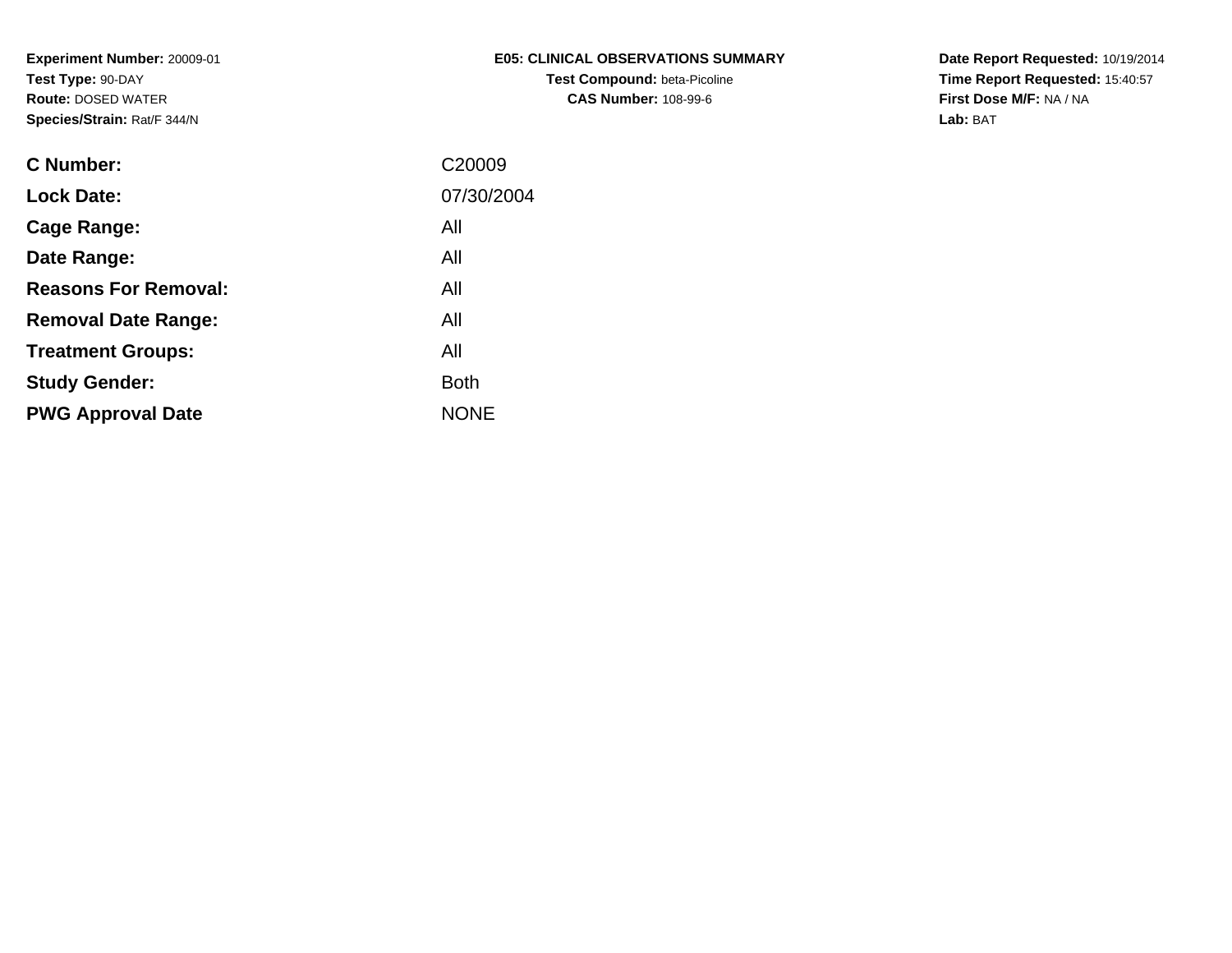### **E05: CLINICAL OBSERVATIONS SUMMARYTest Compound:** beta-Picoline**CAS Number:** 108-99-6

**Date Report Requested:** 10/19/2014**Time Report Requested:** 15:40:57**First Dose M/F:** NA / NA**Lab:** BAT

#### **SEX :FEMALE WEEK: 14**

| <b>OBSERVATIONS</b> | <b>MG/L</b>     |        | MG/L<br>78      |        | <b>MG/L</b><br>156 |               | <b>MG/L</b><br>312 |               |
|---------------------|-----------------|--------|-----------------|--------|--------------------|---------------|--------------------|---------------|
|                     | <b>CURRENT*</b> | TOTAL+ | <b>CURRENT*</b> | TOTAL+ | <b>CURRENT*</b>    | <b>TOTAL+</b> | <b>CURRENT*</b>    | <b>TOTAL+</b> |
| Nasal/Eye Discharge | 0/0             | 0/10   | 0/0             | 0/10   | 0/0                | /10           | 0/0                | 0/10          |
|                     |                 |        |                 |        |                    | <b>DAY 50</b> |                    |               |

\* ANIMALS WITH OBSERVATION IN CURRENT PERIOD / TOTAL ANIMALS OBSERVED IN CURRENT PERIOD (WITHIN 7 DAYS OF RUN DATE)

+ ROW 1 = CUMULATIVE NO. OF ANIMALS WITH OBSERVATION / TOTAL ANIMALS STARTED ON STUDYROW 2 = DAY OF ONSET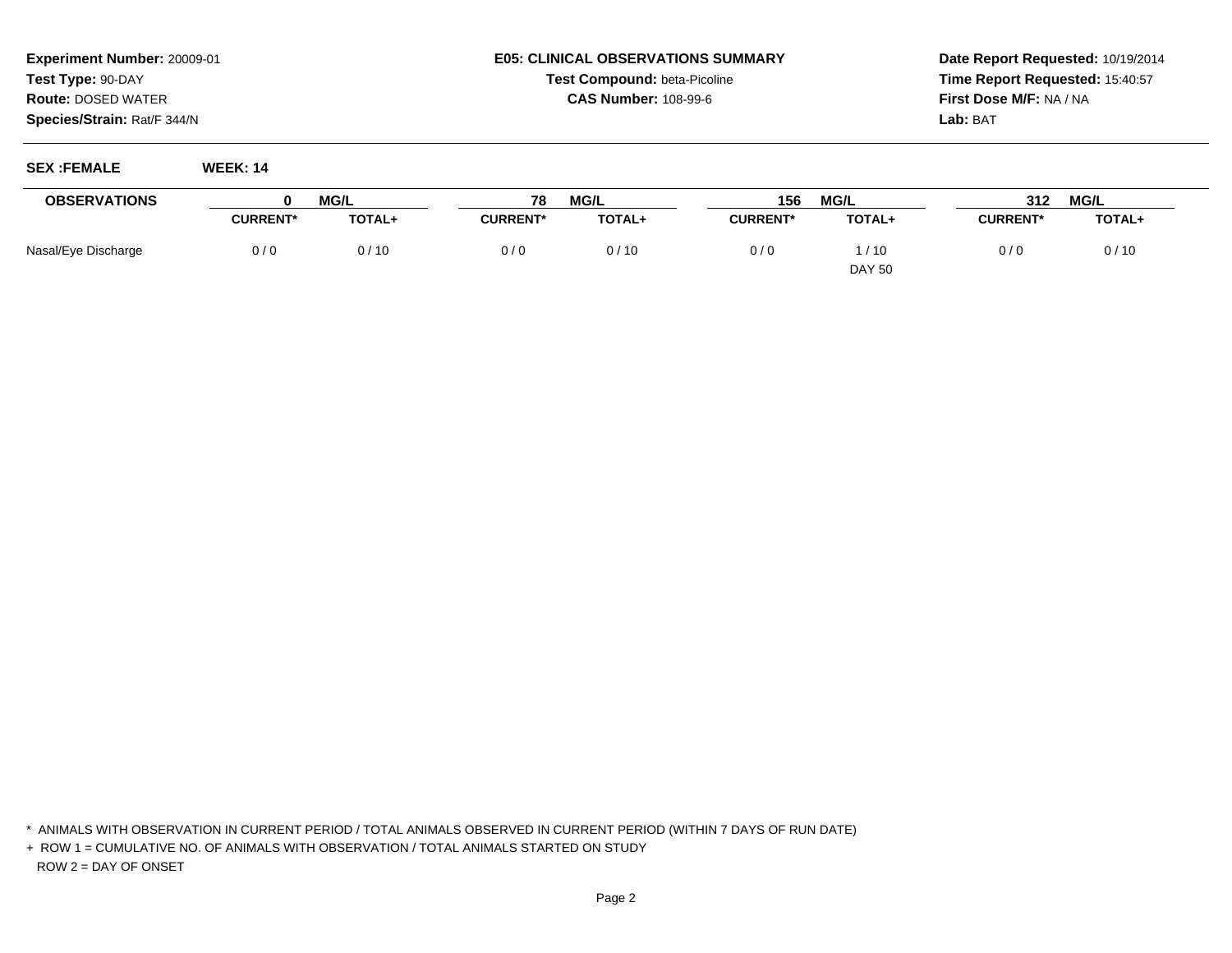# **E05: CLINICAL OBSERVATIONS SUMMARYTest Compound:** beta-Picoline**CAS Number:** 108-99-6

**Date Report Requested:** 10/19/2014**Time Report Requested:** 15:40:57**First Dose M/F:** NA / NA**Lab:** BAT

**SEX :FEMALE WEEK: 14**

| <b>OBSERVATIONS</b> | 625             | MG/L          | 1250<br><b>MG/L</b> |               |  |
|---------------------|-----------------|---------------|---------------------|---------------|--|
|                     | <b>CURRENT*</b> | <b>TOTAL+</b> | <b>CURRENT*</b>     | <b>TOTAL+</b> |  |
| Nasal/Eye Discharge | 0/0             | 1/10          | 0/0                 | 0/10          |  |
|                     |                 | <b>DAY 64</b> |                     |               |  |

\* ANIMALS WITH OBSERVATION IN CURRENT PERIOD / TOTAL ANIMALS OBSERVED IN CURRENT PERIOD (WITHIN 7 DAYS OF RUN DATE)

+ ROW 1 = CUMULATIVE NO. OF ANIMALS WITH OBSERVATION / TOTAL ANIMALS STARTED ON STUDYROW 2 = DAY OF ONSET